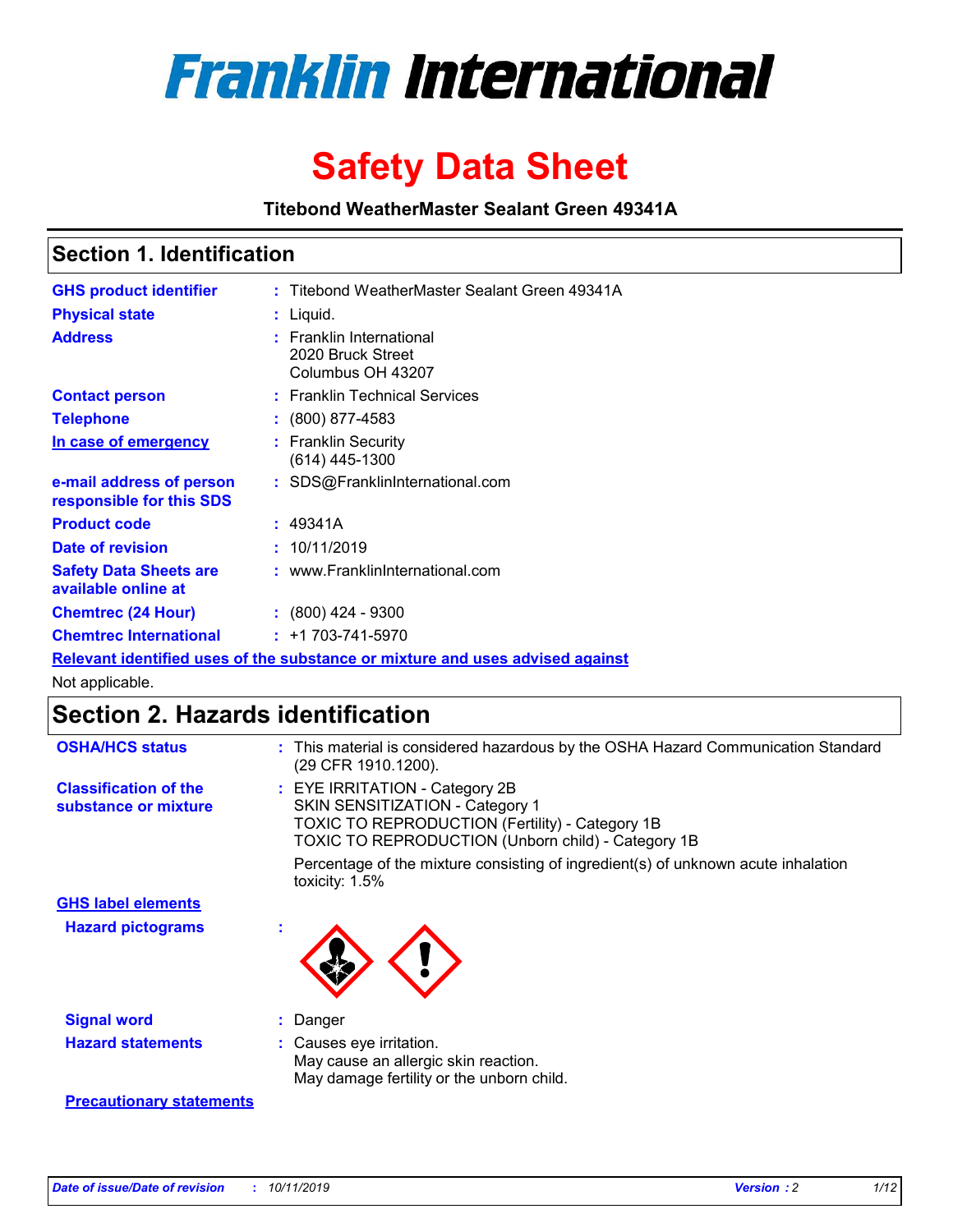### **Section 2. Hazards identification**

| <b>Prevention</b>                          | : Obtain special instructions before use. Do not handle until all safety precautions have<br>been read and understood. Wear protective gloves. Wear eye or face protection.<br>Wear protective clothing. Avoid breathing vapor. Wash hands thoroughly after handling.<br>Contaminated work clothing must not be allowed out of the workplace.                                                        |
|--------------------------------------------|------------------------------------------------------------------------------------------------------------------------------------------------------------------------------------------------------------------------------------------------------------------------------------------------------------------------------------------------------------------------------------------------------|
| <b>Response</b>                            | : IF exposed or concerned: Get medical attention. IF ON SKIN: Wash with plenty of<br>soap and water. Wash contaminated clothing before reuse. If skin irritation or rash<br>occurs: Get medical attention. IF IN EYES: Rinse cautiously with water for several<br>minutes. Remove contact lenses, if present and easy to do. Continue rinsing. If eye<br>irritation persists: Get medical attention. |
| <b>Storage</b>                             | : Store locked up.                                                                                                                                                                                                                                                                                                                                                                                   |
| <b>Disposal</b>                            | : Dispose of contents and container in accordance with all local, regional, national and<br>international regulations.                                                                                                                                                                                                                                                                               |
| <b>Hazards not otherwise</b><br>classified | : Product generates methanol during cure.                                                                                                                                                                                                                                                                                                                                                            |
|                                            |                                                                                                                                                                                                                                                                                                                                                                                                      |

## **Section 3. Composition/information on ingredients**

| <b>Substance/mixture</b><br>Mixture                  |               |                     |
|------------------------------------------------------|---------------|---------------------|
| <b>Ingredient name</b>                               | $\frac{9}{6}$ | <b>CAS number</b>   |
| 3-aminopropyltriethoxysilane<br>Dibutyltin dilaurate | ≤3<br>$≤0.3$  | 919-30-2<br>77-58-7 |

Any concentration shown as a range is to protect confidentiality or is due to batch variation.

**There are no additional ingredients present which, within the current knowledge of the supplier and in the concentrations applicable, are classified as hazardous to health or the environment and hence require reporting in this section.**

**Occupational exposure limits, if available, are listed in Section 8.**

## **Section 4. First aid measures**

| <b>Description of necessary first aid measures</b> |                                                                                                                                                                                                                                                                                                                                                                                                                                                                                                                                                                                                                                                                                                                                                                           |  |  |  |
|----------------------------------------------------|---------------------------------------------------------------------------------------------------------------------------------------------------------------------------------------------------------------------------------------------------------------------------------------------------------------------------------------------------------------------------------------------------------------------------------------------------------------------------------------------------------------------------------------------------------------------------------------------------------------------------------------------------------------------------------------------------------------------------------------------------------------------------|--|--|--|
| <b>Eye contact</b>                                 | : Immediately flush eyes with plenty of water, occasionally lifting the upper and lower<br>eyelids. Check for and remove any contact lenses. Continue to rinse for at least 10<br>minutes. If irritation persists, get medical attention.                                                                                                                                                                                                                                                                                                                                                                                                                                                                                                                                 |  |  |  |
| <b>Inhalation</b>                                  | : Remove victim to fresh air and keep at rest in a position comfortable for breathing. If<br>not breathing, if breathing is irregular or if respiratory arrest occurs, provide artificial<br>respiration or oxygen by trained personnel. It may be dangerous to the person providing<br>aid to give mouth-to-mouth resuscitation. Get medical attention. If unconscious, place<br>in recovery position and get medical attention immediately. Maintain an open airway.<br>Loosen tight clothing such as a collar, tie, belt or waistband. In case of inhalation of<br>decomposition products in a fire, symptoms may be delayed. The exposed person may<br>need to be kept under medical surveillance for 48 hours.                                                       |  |  |  |
| <b>Skin contact</b>                                | : Wash with plenty of soap and water. Remove contaminated clothing and shoes. Wash<br>contaminated clothing thoroughly with water before removing it, or wear gloves.<br>Continue to rinse for at least 10 minutes. Get medical attention. In the event of any<br>complaints or symptoms, avoid further exposure. Wash clothing before reuse. Clean<br>shoes thoroughly before reuse.                                                                                                                                                                                                                                                                                                                                                                                     |  |  |  |
| <b>Ingestion</b>                                   | : Wash out mouth with water. Remove dentures if any. Remove victim to fresh air and<br>keep at rest in a position comfortable for breathing. If material has been swallowed and<br>the exposed person is conscious, give small quantities of water to drink. Stop if the<br>exposed person feels sick as vomiting may be dangerous. Do not induce vomiting<br>unless directed to do so by medical personnel. If vomiting occurs, the head should be<br>kept low so that vomit does not enter the lungs. Get medical attention. Never give<br>anything by mouth to an unconscious person. If unconscious, place in recovery position<br>and get medical attention immediately. Maintain an open airway. Loosen tight clothing<br>such as a collar, tie, belt or waistband. |  |  |  |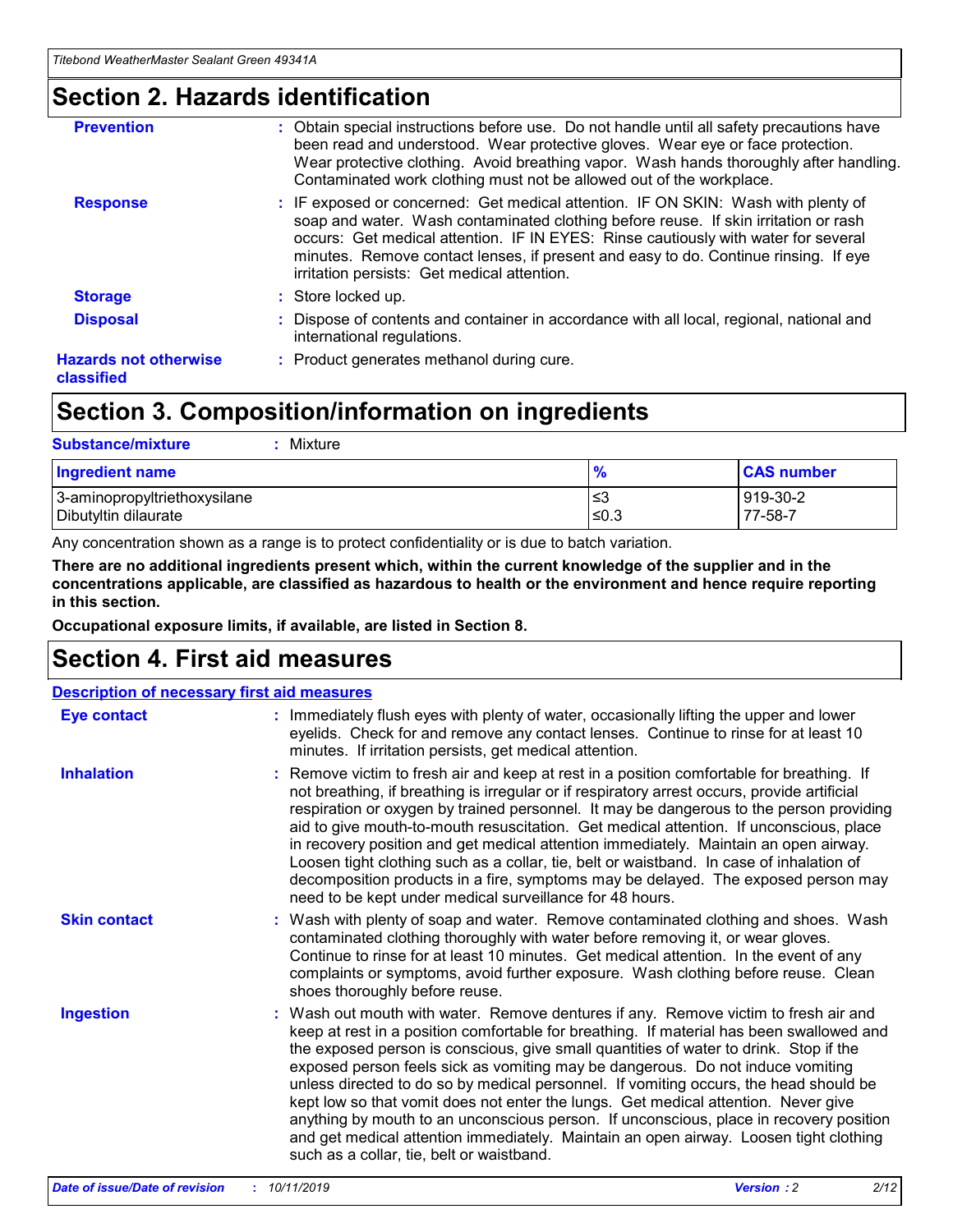## **Section 4. First aid measures**

| Most important symptoms/effects, acute and delayed |                                       |                                                                                                                                                                                                                                                                                                                                                                                                                 |  |  |  |
|----------------------------------------------------|---------------------------------------|-----------------------------------------------------------------------------------------------------------------------------------------------------------------------------------------------------------------------------------------------------------------------------------------------------------------------------------------------------------------------------------------------------------------|--|--|--|
|                                                    | <b>Potential acute health effects</b> |                                                                                                                                                                                                                                                                                                                                                                                                                 |  |  |  |
| <b>Eye contact</b>                                 |                                       | : May cause eye irritation.                                                                                                                                                                                                                                                                                                                                                                                     |  |  |  |
| <b>Inhalation</b>                                  |                                       | : No known significant effects or critical hazards.                                                                                                                                                                                                                                                                                                                                                             |  |  |  |
| <b>Skin contact</b>                                |                                       | : May cause skin irritation.                                                                                                                                                                                                                                                                                                                                                                                    |  |  |  |
| <b>Ingestion</b>                                   |                                       | : No known significant effects or critical hazards.                                                                                                                                                                                                                                                                                                                                                             |  |  |  |
| <b>Over-exposure signs/symptoms</b>                |                                       |                                                                                                                                                                                                                                                                                                                                                                                                                 |  |  |  |
| <b>Eye contact</b>                                 |                                       | : Adverse symptoms may include the following:<br>irritation<br>watering<br>redness                                                                                                                                                                                                                                                                                                                              |  |  |  |
| <b>Inhalation</b>                                  |                                       | : Adverse symptoms may include the following:<br>reduced fetal weight<br>increase in fetal deaths<br>skeletal malformations                                                                                                                                                                                                                                                                                     |  |  |  |
| <b>Skin contact</b>                                |                                       | : Adverse symptoms may include the following:<br>irritation<br>redness<br>reduced fetal weight<br>increase in fetal deaths<br>skeletal malformations                                                                                                                                                                                                                                                            |  |  |  |
| <b>Ingestion</b>                                   |                                       | : Adverse symptoms may include the following:<br>reduced fetal weight<br>increase in fetal deaths<br>skeletal malformations                                                                                                                                                                                                                                                                                     |  |  |  |
|                                                    |                                       | <b>Indication of immediate medical attention and special treatment needed, if necessary</b>                                                                                                                                                                                                                                                                                                                     |  |  |  |
| <b>Notes to physician</b>                          |                                       | : In case of inhalation of decomposition products in a fire, symptoms may be delayed.<br>The exposed person may need to be kept under medical surveillance for 48 hours.                                                                                                                                                                                                                                        |  |  |  |
| <b>Specific treatments</b>                         |                                       | : No specific treatment.                                                                                                                                                                                                                                                                                                                                                                                        |  |  |  |
| <b>Protection of first-aiders</b>                  |                                       | : No action shall be taken involving any personal risk or without suitable training. If it is<br>suspected that fumes are still present, the rescuer should wear an appropriate mask or<br>self-contained breathing apparatus. It may be dangerous to the person providing aid to<br>give mouth-to-mouth resuscitation. Wash contaminated clothing thoroughly with water<br>before removing it, or wear gloves. |  |  |  |

**See toxicological information (Section 11)**

### **Section 5. Fire-fighting measures**

| <b>Extinguishing media</b>                             |                                                                                                                                                                                                     |
|--------------------------------------------------------|-----------------------------------------------------------------------------------------------------------------------------------------------------------------------------------------------------|
| <b>Suitable extinguishing</b><br>media                 | : Use an extinguishing agent suitable for the surrounding fire.                                                                                                                                     |
| <b>Unsuitable extinguishing</b><br>media               | : None known.                                                                                                                                                                                       |
| <b>Specific hazards arising</b><br>from the chemical   | : In a fire or if heated, a pressure increase will occur and the container may burst.                                                                                                               |
| <b>Hazardous thermal</b><br>decomposition products     | : Decomposition products may include the following materials:<br>carbon dioxide<br>carbon monoxide<br>nitrogen oxides<br>metal oxide/oxides                                                         |
| <b>Special protective actions</b><br>for fire-fighters | : Promptly isolate the scene by removing all persons from the vicinity of the incident if<br>there is a fire. No action shall be taken involving any personal risk or without suitable<br>training. |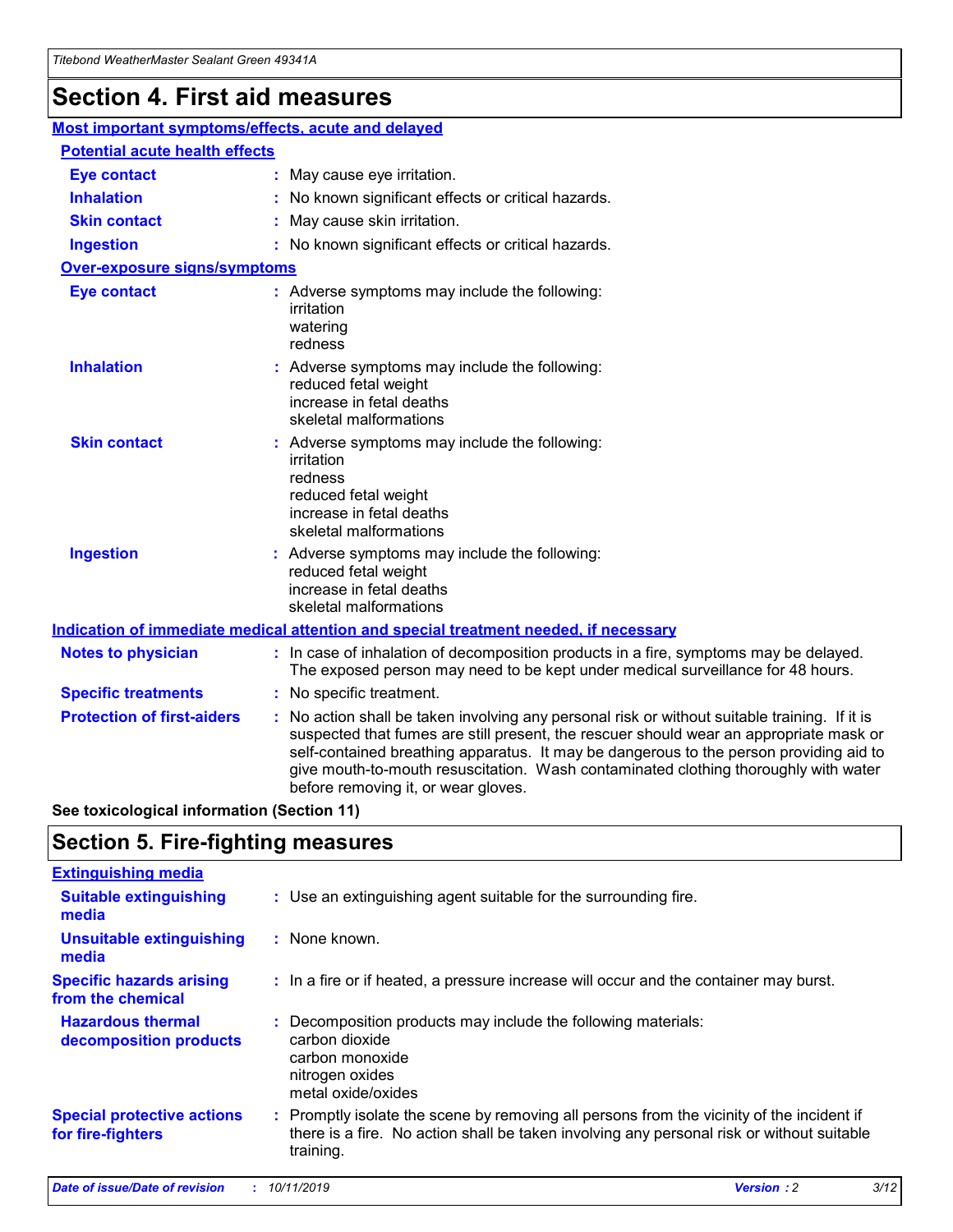#### **Section 5. Fire-fighting measures**

**Special protective equipment for fire-fighters** Fire-fighters should wear appropriate protective equipment and self-contained breathing **:** apparatus (SCBA) with a full face-piece operated in positive pressure mode.

#### **Section 6. Accidental release measures**

#### **Personal precautions, protective equipment and emergency procedures**

| For non-emergency<br>personnel                               | : No action shall be taken involving any personal risk or without suitable training.<br>Evacuate surrounding areas. Keep unnecessary and unprotected personnel from<br>entering. Do not touch or walk through spilled material. Avoid breathing vapor or mist.<br>Provide adequate ventilation. Wear appropriate respirator when ventilation is<br>inadequate. Put on appropriate personal protective equipment.                                                                                                                                                                                                                                                                                             |
|--------------------------------------------------------------|--------------------------------------------------------------------------------------------------------------------------------------------------------------------------------------------------------------------------------------------------------------------------------------------------------------------------------------------------------------------------------------------------------------------------------------------------------------------------------------------------------------------------------------------------------------------------------------------------------------------------------------------------------------------------------------------------------------|
|                                                              | For emergency responders : If specialized clothing is required to deal with the spillage, take note of any information in<br>Section 8 on suitable and unsuitable materials. See also the information in "For non-<br>emergency personnel".                                                                                                                                                                                                                                                                                                                                                                                                                                                                  |
| <b>Environmental precautions</b>                             | : Avoid dispersal of spilled material and runoff and contact with soil, waterways, drains<br>and sewers. Inform the relevant authorities if the product has caused environmental<br>pollution (sewers, waterways, soil or air).                                                                                                                                                                                                                                                                                                                                                                                                                                                                              |
| <b>Methods and materials for containment and cleaning up</b> |                                                                                                                                                                                                                                                                                                                                                                                                                                                                                                                                                                                                                                                                                                              |
| <b>Small spill</b>                                           | : Stop leak if without risk. Move containers from spill area. Dilute with water and mop up<br>if water-soluble. Alternatively, or if water-insoluble, absorb with an inert dry material and<br>place in an appropriate waste disposal container. Dispose of via a licensed waste<br>disposal contractor.                                                                                                                                                                                                                                                                                                                                                                                                     |
| <b>Large spill</b>                                           | : Stop leak if without risk. Move containers from spill area. Approach release from<br>upwind. Prevent entry into sewers, water courses, basements or confined areas. Wash<br>spillages into an effluent treatment plant or proceed as follows. Contain and collect<br>spillage with non-combustible, absorbent material e.g. sand, earth, vermiculite or<br>diatomaceous earth and place in container for disposal according to local regulations<br>(see Section 13). Dispose of via a licensed waste disposal contractor. Contaminated<br>absorbent material may pose the same hazard as the spilled product. Note: see<br>Section 1 for emergency contact information and Section 13 for waste disposal. |

## **Section 7. Handling and storage**

| <b>Precautions for safe handling</b>                                             |                                                                                                                                                                                                                                                                                                                                                                                                                                                                                                                                                                                                                                                                                                                                                                                                                                                  |
|----------------------------------------------------------------------------------|--------------------------------------------------------------------------------------------------------------------------------------------------------------------------------------------------------------------------------------------------------------------------------------------------------------------------------------------------------------------------------------------------------------------------------------------------------------------------------------------------------------------------------------------------------------------------------------------------------------------------------------------------------------------------------------------------------------------------------------------------------------------------------------------------------------------------------------------------|
| <b>Protective measures</b>                                                       | : Put on appropriate personal protective equipment (see Section 8). Persons with a<br>history of skin sensitization problems should not be employed in any process in which<br>this product is used. Avoid exposure - obtain special instructions before use. Avoid<br>exposure during pregnancy. Do not handle until all safety precautions have been read<br>and understood. Do not get in eyes or on skin or clothing. Do not ingest. Avoid<br>breathing vapor or mist. If during normal use the material presents a respiratory hazard,<br>use only with adequate ventilation or wear appropriate respirator. Keep in the original<br>container or an approved alternative made from a compatible material, kept tightly<br>closed when not in use. Empty containers retain product residue and can be hazardous.<br>Do not reuse container. |
| <b>Advice on general</b><br>occupational hygiene                                 | : Eating, drinking and smoking should be prohibited in areas where this material is<br>handled, stored and processed. Workers should wash hands and face before eating,<br>drinking and smoking. Remove contaminated clothing and protective equipment before<br>entering eating areas. See also Section 8 for additional information on hygiene<br>measures.                                                                                                                                                                                                                                                                                                                                                                                                                                                                                    |
| <b>Conditions for safe storage,</b><br>including any<br><b>incompatibilities</b> | : Store between the following temperatures: 0 to 120 $\degree$ C (32 to 248 $\degree$ F). Store in<br>accordance with local regulations. Store in original container protected from direct<br>sunlight in a dry, cool and well-ventilated area, away from incompatible materials (see<br>Section 10) and food and drink. Store locked up. Keep container tightly closed and<br>sealed until ready for use. Containers that have been opened must be carefully<br>resealed and kept upright to prevent leakage. Do not store in unlabeled containers.<br>Use appropriate containment to avoid environmental contamination. See Section 10 for<br>incompatible materials before handling or use.                                                                                                                                                   |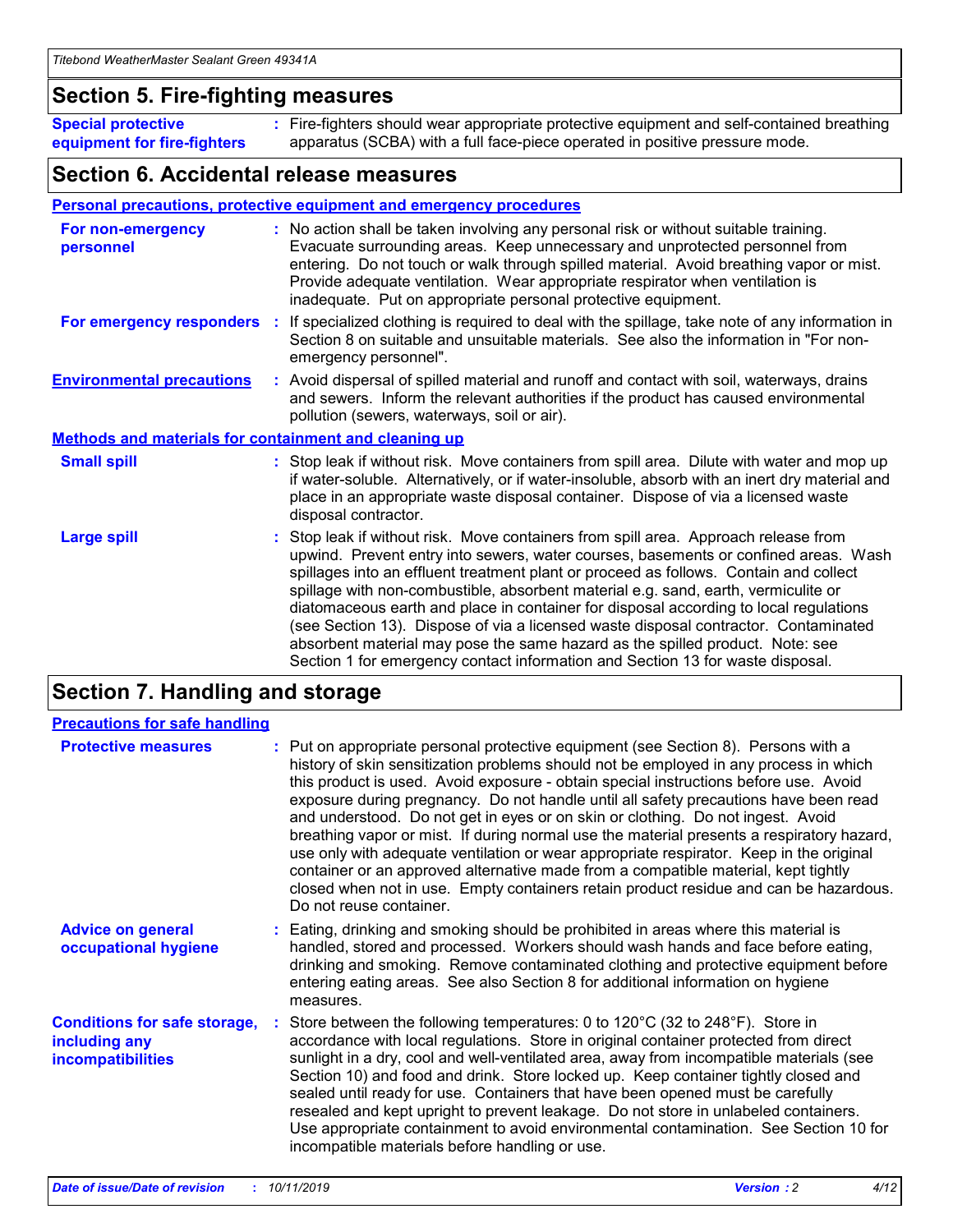## **Section 8. Exposure controls/personal protection**

#### **Control parameters**

#### **Occupational exposure limits**

| <b>Ingredient name</b>                               |    |                                          | <b>Exposure limits</b>                                                                                                                                                                                                                                                                                                                                                                                                                                                                                                                                                                                                 |
|------------------------------------------------------|----|------------------------------------------|------------------------------------------------------------------------------------------------------------------------------------------------------------------------------------------------------------------------------------------------------------------------------------------------------------------------------------------------------------------------------------------------------------------------------------------------------------------------------------------------------------------------------------------------------------------------------------------------------------------------|
| 3-aminopropyltriethoxysilane<br>Dibutyltin dilaurate |    |                                          | None.<br>ACGIH TLV (United States, 3/2019). Absorbed through skin.<br>Notes: as Sn<br>TWA: 0.1 mg/m <sup>3</sup> , (as Sn) 8 hours.<br>STEL: 0.2 mg/m <sup>3</sup> , (as Sn) 15 minutes.<br>NIOSH REL (United States, 10/2016). Absorbed through skin.<br>Notes: as Sn<br>TWA: 0.1 mg/m <sup>3</sup> , (as Sn) 10 hours.<br>OSHA PEL (United States, 5/2018). Notes: as Sn<br>TWA: $0.1 \text{ mg/m}^3$ , (as Sn) 8 hours.<br>OSHA PEL 1989 (United States, 3/1989). Absorbed through skin.<br>Notes: measured as Sn<br>TWA: 0.1 mg/m <sup>3</sup> , (measured as Sn) 8 hours. Form: Organic                           |
| <b>Appropriate engineering</b><br>controls           |    |                                          | : If user operations generate dust, fumes, gas, vapor or mist, use process enclosures,<br>local exhaust ventilation or other engineering controls to keep worker exposure to<br>airborne contaminants below any recommended or statutory limits.                                                                                                                                                                                                                                                                                                                                                                       |
| <b>Environmental exposure</b><br><b>controls</b>     |    |                                          | Emissions from ventilation or work process equipment should be checked to ensure<br>they comply with the requirements of environmental protection legislation. In some<br>cases, fume scrubbers, filters or engineering modifications to the process equipment<br>will be necessary to reduce emissions to acceptable levels.                                                                                                                                                                                                                                                                                          |
| <b>Individual protection measures</b>                |    |                                          |                                                                                                                                                                                                                                                                                                                                                                                                                                                                                                                                                                                                                        |
| <b>Hygiene measures</b>                              |    |                                          | : Wash hands, forearms and face thoroughly after handling chemical products, before<br>eating, smoking and using the lavatory and at the end of the working period.<br>Appropriate techniques should be used to remove potentially contaminated clothing.<br>Contaminated work clothing should not be allowed out of the workplace. Wash<br>contaminated clothing before reusing. Ensure that eyewash stations and safety<br>showers are close to the workstation location.                                                                                                                                            |
| <b>Eye/face protection</b>                           |    |                                          | : Safety eyewear complying with an approved standard should be used when a risk<br>assessment indicates this is necessary to avoid exposure to liquid splashes, mists,<br>gases or dusts. If contact is possible, the following protection should be worn, unless<br>the assessment indicates a higher degree of protection: chemical splash goggles.                                                                                                                                                                                                                                                                  |
| <b>Skin protection</b>                               |    |                                          |                                                                                                                                                                                                                                                                                                                                                                                                                                                                                                                                                                                                                        |
| <b>Hand protection</b>                               |    |                                          | : Chemical-resistant, impervious gloves complying with an approved standard should be<br>worn at all times when handling chemical products if a risk assessment indicates this is<br>necessary. Considering the parameters specified by the glove manufacturer, check<br>during use that the gloves are still retaining their protective properties. It should be<br>noted that the time to breakthrough for any glove material may be different for different<br>glove manufacturers. In the case of mixtures, consisting of several substances, the<br>protection time of the gloves cannot be accurately estimated. |
| <b>Body protection</b>                               |    | handling this product.                   | Personal protective equipment for the body should be selected based on the task being<br>performed and the risks involved and should be approved by a specialist before                                                                                                                                                                                                                                                                                                                                                                                                                                                |
| <b>Other skin protection</b>                         |    | specialist before handling this product. | : Appropriate footwear and any additional skin protection measures should be selected<br>based on the task being performed and the risks involved and should be approved by a                                                                                                                                                                                                                                                                                                                                                                                                                                          |
| <b>Respiratory protection</b>                        | ÷. | aspects of use.                          | Based on the hazard and potential for exposure, select a respirator that meets the<br>appropriate standard or certification. Respirators must be used according to a<br>respiratory protection program to ensure proper fitting, training, and other important                                                                                                                                                                                                                                                                                                                                                         |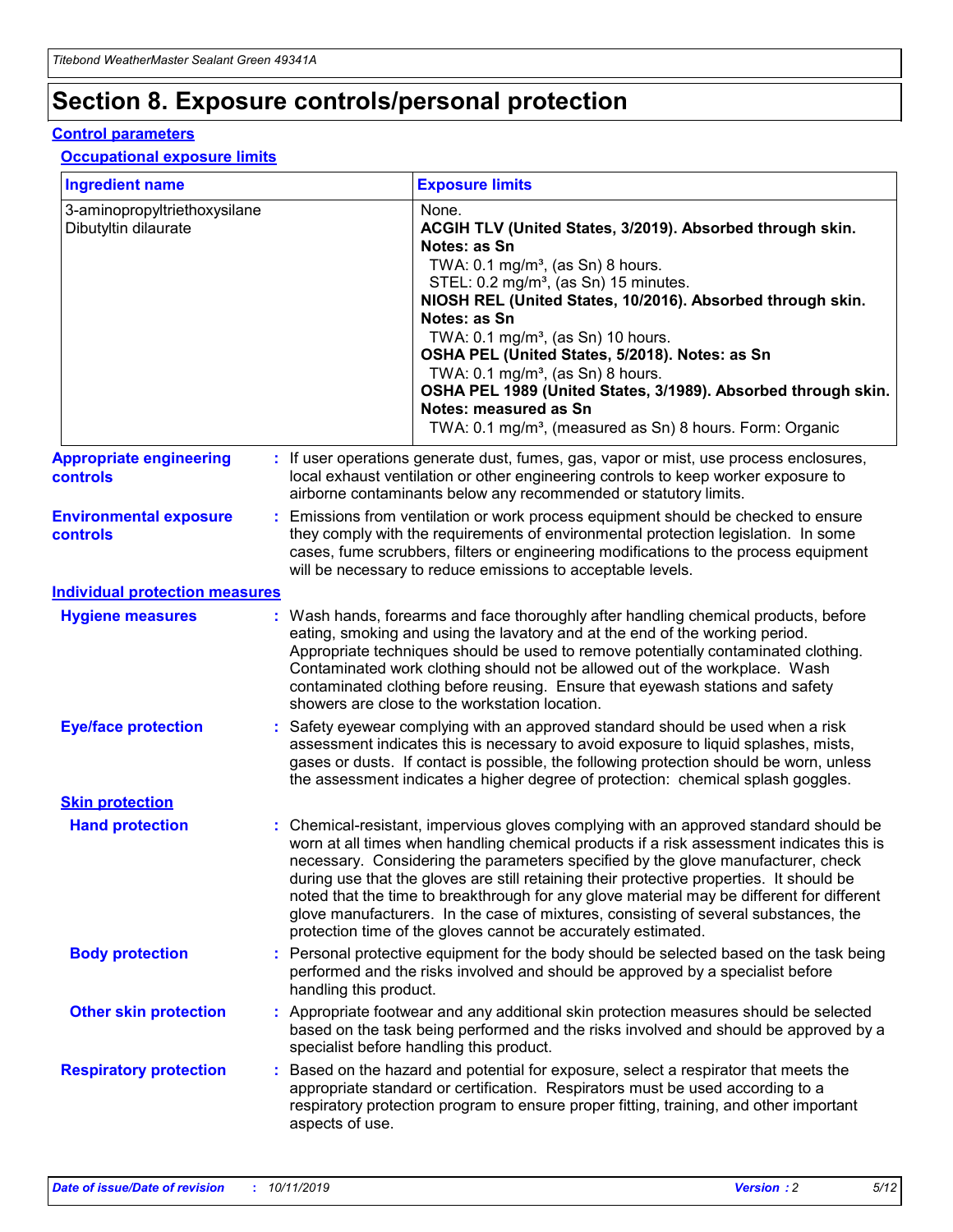### **Section 9. Physical and chemical properties**

#### **Appearance**

| <b>Physical state</b>                             | : Liquid. [Paste.]                                              |
|---------------------------------------------------|-----------------------------------------------------------------|
| Color                                             | Green.                                                          |
| Odor                                              | : None [Slight]                                                 |
| <b>Odor threshold</b>                             | : Not available.                                                |
| рH                                                | : Not applicable.                                               |
| <b>Melting point</b>                              | : Not available.                                                |
| <b>Boiling point</b>                              | : >100°C (>212°F)                                               |
| <b>Flash point</b>                                | : Closed cup: $>200^{\circ}$ C ( $>392^{\circ}$ F) [Setaflash.] |
| <b>Evaporation rate</b>                           | $:$ <1 (butyl acetate = 1)                                      |
| <b>Flammability (solid, gas)</b>                  | : Not available.                                                |
| Lower and upper explosive<br>(flammable) limits   | : Not available.                                                |
| <b>VOC (less water, less</b><br>exempt solvents)  | : 0 g/l                                                         |
| <b>Volatility</b>                                 | $: 0\%$ (w/w)                                                   |
| <b>Vapor density</b>                              | : Not available.                                                |
| <b>Relative density</b>                           | : 1.4329                                                        |
| <b>Solubility</b>                                 | Insoluble in the following materials: cold water and hot water. |
| <b>Solubility in water</b>                        | : Not available.                                                |
| <b>Partition coefficient: n-</b><br>octanol/water | $:$ Not available.                                              |
| <b>Auto-ignition temperature</b>                  | : Not available.                                                |
| <b>Decomposition temperature</b>                  | : Not available.                                                |
|                                                   |                                                                 |

## **Section 10. Stability and reactivity**

| <b>Reactivity</b>                            |    | : No specific test data related to reactivity available for this product or its ingredients.            |
|----------------------------------------------|----|---------------------------------------------------------------------------------------------------------|
| <b>Chemical stability</b>                    |    | : The product is stable.                                                                                |
| <b>Possibility of hazardous</b><br>reactions |    | : Under normal conditions of storage and use, hazardous reactions will not occur.                       |
| <b>Conditions to avoid</b>                   |    | : No specific data.                                                                                     |
| <b>Incompatible materials</b>                | ٠. | No specific data.                                                                                       |
| <b>Hazardous decomposition</b><br>products   | ÷. | Under normal conditions of storage and use, hazardous decomposition products should<br>not be produced. |

## **Section 11. Toxicological information**

#### **Information on toxicological effects**

#### **Acute toxicity**

| <b>Product/ingredient name</b> | <b>Result</b>           | <b>Species</b> | <b>Dose</b>                | <b>Exposure</b> |
|--------------------------------|-------------------------|----------------|----------------------------|-----------------|
| 3-aminopropyltriethoxysilane   | <b>ILD50 Dermal</b>     | Rabbit         | 4.29 g/kg                  |                 |
| Dibutyltin dilaurate           | ILD50 Oral<br>LD50 Oral | Rat<br>Rat     | $1.57$ g/kg<br>175 $mg/kg$ |                 |
|                                |                         |                |                            |                 |

**Irritation/Corrosion**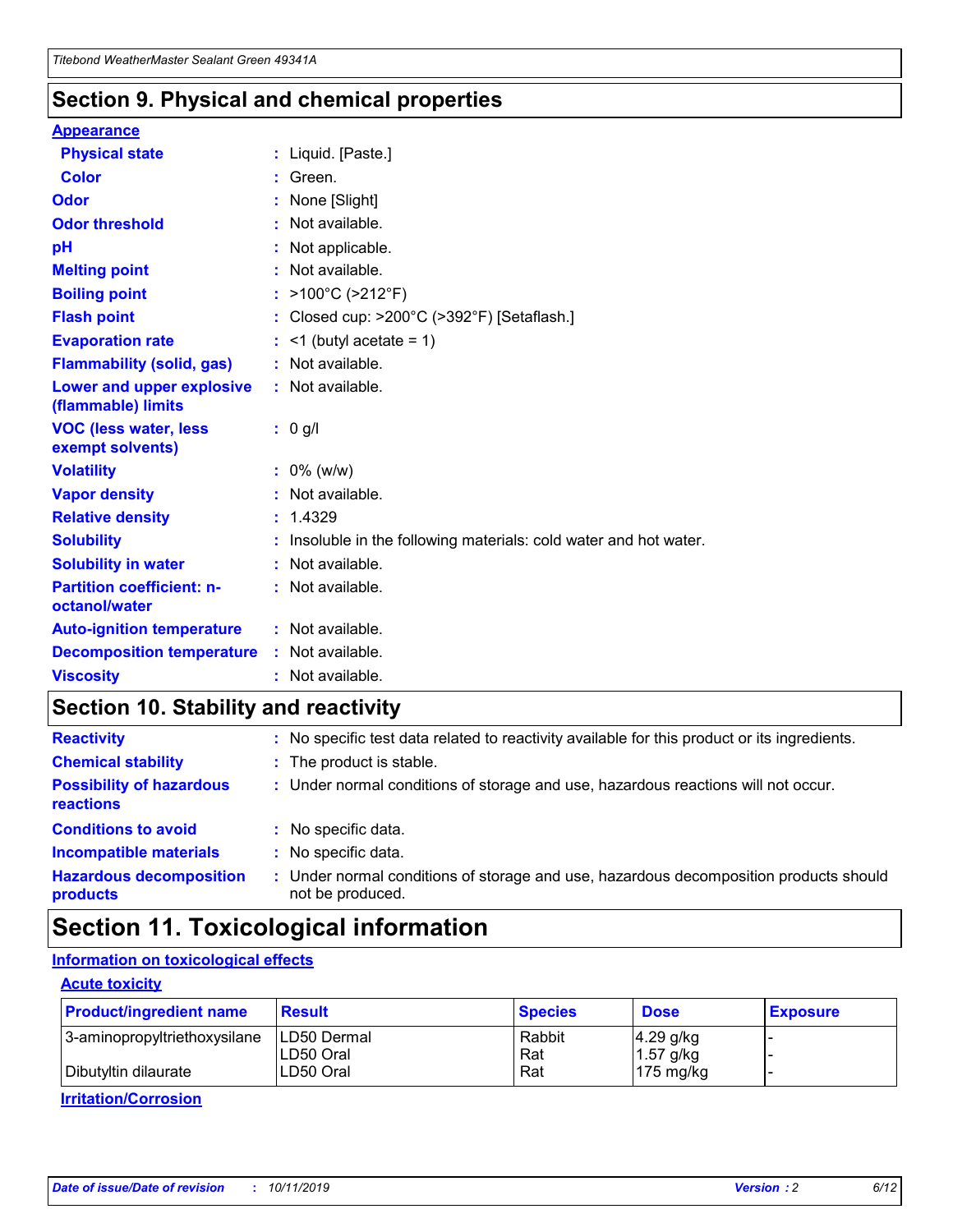## **Section 11. Toxicological information**

| <b>Product/ingredient name</b> | <b>Result</b>            | <b>Species</b> | <b>Score</b> | <b>Exposure</b>           | <b>Observation</b> |
|--------------------------------|--------------------------|----------------|--------------|---------------------------|--------------------|
| 3-aminopropyltriethoxysilane   | Eyes - Mild irritant     | Rabbit         |              | $100$ mg                  |                    |
|                                | Eyes - Severe irritant   | Rabbit         |              | 24 hours 750              |                    |
|                                |                          |                |              | ug                        |                    |
|                                | Skin - Severe irritant   | Rabbit         |              | 24 hours 5                | -                  |
| Dibutyltin dilaurate           | Eyes - Moderate irritant | Rabbit         |              | mq<br><b>24 hours 100</b> |                    |
|                                |                          |                |              | mg                        |                    |
|                                | Skin - Severe irritant   | Rabbit         |              | 500 mg                    |                    |

#### **Sensitization**

Not available.

#### **Mutagenicity**

Not available.

#### **Carcinogenicity**

Not available.

#### **Reproductive toxicity**

Not available.

#### **Teratogenicity**

Not available.

#### **Specific target organ toxicity (single exposure)**

Not available.

#### **Specific target organ toxicity (repeated exposure)**

| <b>Name</b>                                                                  |                                                                            | <b>Category</b>                                     | <b>Route of</b><br>exposure | <b>Target organs</b> |
|------------------------------------------------------------------------------|----------------------------------------------------------------------------|-----------------------------------------------------|-----------------------------|----------------------|
| Dibutyltin dilaurate                                                         |                                                                            | Category 1                                          | -                           | respiratory system   |
| <b>Aspiration hazard</b><br>Not available.                                   |                                                                            |                                                     |                             |                      |
| <b>Information on the likely</b><br>routes of exposure                       | : Not available.                                                           |                                                     |                             |                      |
| <b>Potential acute health effects</b>                                        |                                                                            |                                                     |                             |                      |
| <b>Eye contact</b>                                                           | : May cause eye irritation.                                                |                                                     |                             |                      |
| <b>Inhalation</b>                                                            |                                                                            | : No known significant effects or critical hazards. |                             |                      |
| <b>Skin contact</b>                                                          | : May cause skin irritation.                                               |                                                     |                             |                      |
| <b>Ingestion</b>                                                             |                                                                            | : No known significant effects or critical hazards. |                             |                      |
| Symptoms related to the physical, chemical and toxicological characteristics |                                                                            |                                                     |                             |                      |
| <b>Eye contact</b>                                                           | irritation<br>watering<br>redness                                          | : Adverse symptoms may include the following:       |                             |                      |
| <b>Inhalation</b>                                                            | reduced fetal weight<br>increase in fetal deaths<br>skeletal malformations | : Adverse symptoms may include the following:       |                             |                      |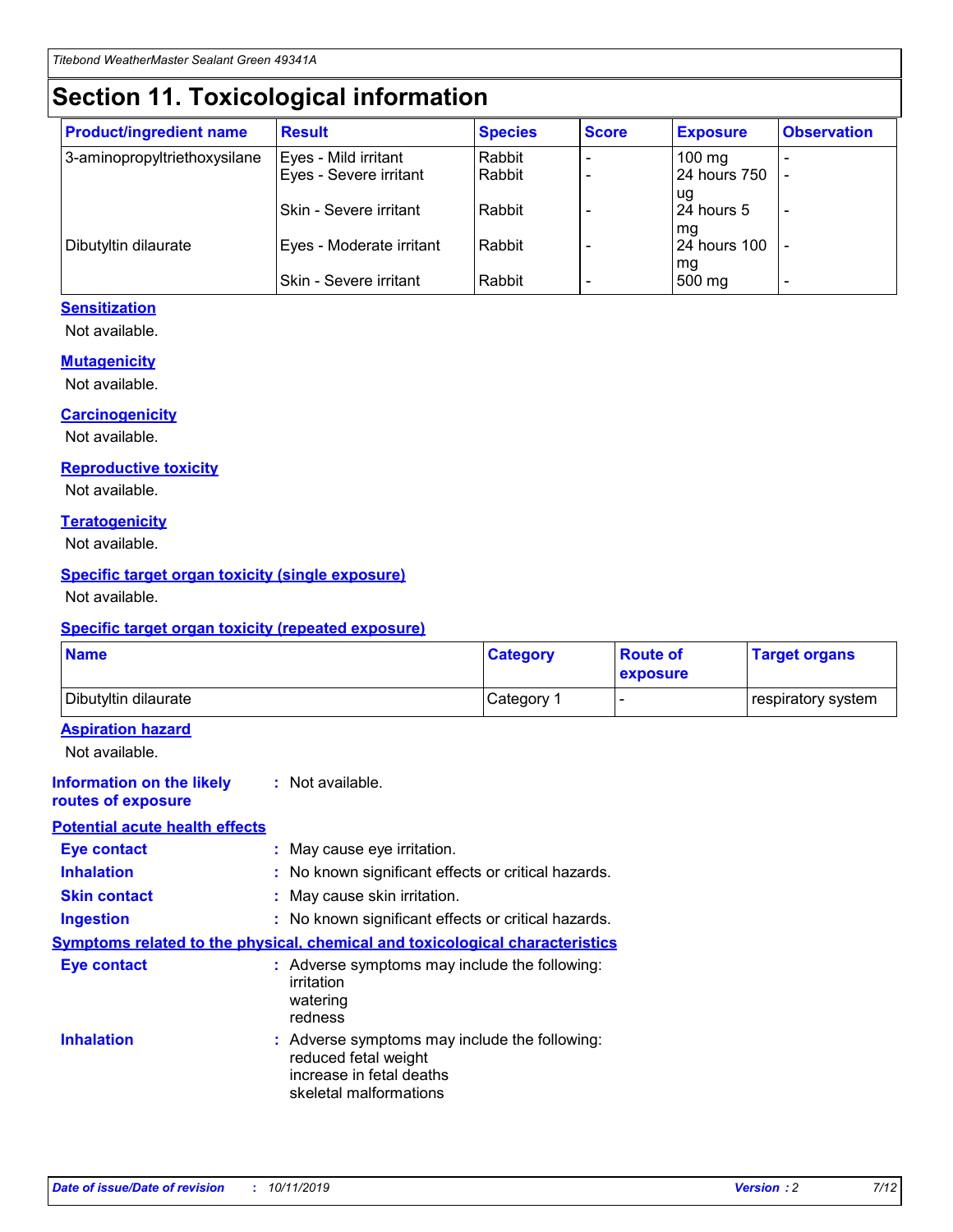## **Section 11. Toxicological information**

| <b>Skin contact</b>                     | : Adverse symptoms may include the following:<br>irritation<br>redness<br>reduced fetal weight<br>increase in fetal deaths<br>skeletal malformations |
|-----------------------------------------|------------------------------------------------------------------------------------------------------------------------------------------------------|
| <b>Ingestion</b>                        | : Adverse symptoms may include the following:<br>reduced fetal weight<br>increase in fetal deaths<br>skeletal malformations                          |
|                                         | Delayed and immediate effects and also chronic effects from short and long term exposure                                                             |
| <b>Short term exposure</b>              |                                                                                                                                                      |
| <b>Potential immediate</b><br>effects   | : Not available.                                                                                                                                     |
| <b>Potential delayed effects</b>        | : Not available.                                                                                                                                     |
| <b>Long term exposure</b>               |                                                                                                                                                      |
| <b>Potential immediate</b><br>effects   | : Not available.                                                                                                                                     |
| <b>Potential delayed effects</b>        | : Not available.                                                                                                                                     |
| <b>Potential chronic health effects</b> |                                                                                                                                                      |
| Not available.                          |                                                                                                                                                      |
| <b>General</b>                          | : Once sensitized, a severe allergic reaction may occur when subsequently exposed to<br>very low levels.                                             |
| <b>Carcinogenicity</b>                  | : No known significant effects or critical hazards.                                                                                                  |
| <b>Mutagenicity</b>                     | No known significant effects or critical hazards.                                                                                                    |
| <b>Teratogenicity</b>                   | May damage the unborn child.                                                                                                                         |
| <b>Developmental effects</b>            | : No known significant effects or critical hazards.                                                                                                  |
| <b>Fertility effects</b>                | : May damage fertility.                                                                                                                              |
| <b>Numerical measures of toxicity</b>   |                                                                                                                                                      |
| <b>Acute toxicity estimates</b>         |                                                                                                                                                      |
| .                                       |                                                                                                                                                      |

Not available.

## **Section 12. Ecological information**

#### **Toxicity**

| <b>Product/ingredient name</b> | <b>Result</b>                     | <b>Species</b>                       | <b>Exposure</b> |
|--------------------------------|-----------------------------------|--------------------------------------|-----------------|
| Dibutyltin dilaurate           | Chronic EC10 > 2 mg/l Fresh water | Algae - Scenedesmus<br>I subspicatus | l 96 hours i    |

#### **Persistence and degradability**

| <b>Product/ingredient name</b> | <b>Test</b>                                                                    | <b>Result</b>  |  | <b>Dose</b>       | <b>Inoculum</b>         |
|--------------------------------|--------------------------------------------------------------------------------|----------------|--|-------------------|-------------------------|
| Dibutyltin dilaurate           | OECD 301F<br>Ready<br>Biodegradability -<br>Manometric<br>Respirometry<br>Test | 23 % - 28 days |  |                   |                         |
| <b>Product/ingredient name</b> | <b>Aquatic half-life</b>                                                       |                |  | <b>Photolysis</b> | <b>Biodegradability</b> |
| Dibutyltin dilaurate           |                                                                                |                |  |                   | Inherent                |

#### **Bioaccumulative potential**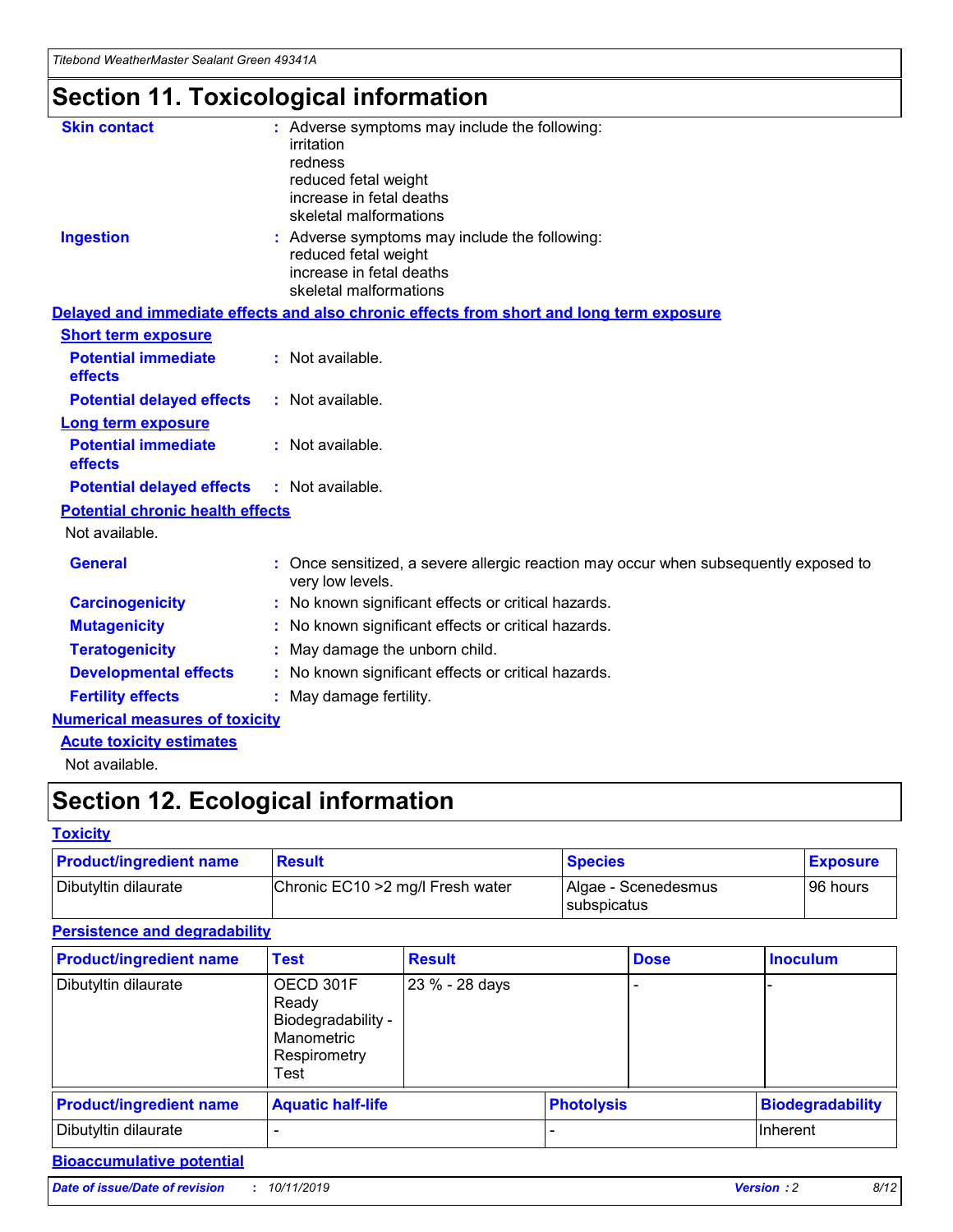## **Section 12. Ecological information**

| <b>Product/ingredient name</b> | $LoaPow$ | <b>BCF</b> | <b>Potential</b> |
|--------------------------------|----------|------------|------------------|
| 3-aminopropyltriethoxysilane   | 1.7      | 3.4        | low              |
| Dibutyltin dilaurate           | 4.44     | 2.91       | low              |

#### **Mobility in soil**

| <b>Soil/water partition</b><br>coefficient (K <sub>oc</sub> ) | : Not available.                                    |
|---------------------------------------------------------------|-----------------------------------------------------|
| <b>Other adverse effects</b>                                  | : No known significant effects or critical hazards. |

### **Section 13. Disposal considerations**

**Disposal methods :**

The generation of waste should be avoided or minimized wherever possible. Disposal of this product, solutions and any by-products should at all times comply with the requirements of environmental protection and waste disposal legislation and any regional local authority requirements. Dispose of surplus and non-recyclable products via a licensed waste disposal contractor. Waste should not be disposed of untreated to the sewer unless fully compliant with the requirements of all authorities with jurisdiction. Waste packaging should be recycled. Incineration or landfill should only be considered when recycling is not feasible. This material and its container must be disposed of in a safe way. Care should be taken when handling emptied containers that have not been cleaned or rinsed out. Empty containers or liners may retain some product residues. Avoid dispersal of spilled material and runoff and contact with soil, waterways, drains and sewers.

## **Section 14. Transport information**

|                                      | <b>DOT</b><br><b>Classification</b> | <b>TDG</b><br><b>Classification</b> | <b>Mexico</b><br><b>Classification</b> | <b>ADR/RID</b> | <b>IMDG</b>              | <b>IATA</b>              |
|--------------------------------------|-------------------------------------|-------------------------------------|----------------------------------------|----------------|--------------------------|--------------------------|
| <b>UN number</b>                     | Not regulated.                      | Not regulated.                      | Not regulated.                         | Not regulated. | Not regulated.           | Not regulated.           |
| <b>UN proper</b><br>shipping name    | $\blacksquare$                      |                                     |                                        |                |                          |                          |
| <b>Transport</b><br>hazard class(es) | $\blacksquare$                      | $\overline{\phantom{a}}$            | $\blacksquare$                         | $\blacksquare$ | $\overline{\phantom{a}}$ | $\overline{\phantom{0}}$ |
| <b>Packing group</b>                 | $\overline{\phantom{a}}$            | $\overline{\phantom{0}}$            | $\overline{\phantom{a}}$               | -              | $\overline{\phantom{0}}$ | $\overline{\phantom{a}}$ |
| <b>Environmental</b><br>hazards      | No.                                 | No.                                 | No.                                    | No.            | No.                      | No.                      |

## **Section 15. Regulatory information**

#### **U.S. Federal regulations**

#### **SARA 302/304**

#### **Composition/information on ingredients**

No products were found.

**SARA 304 RQ :** Not applicable.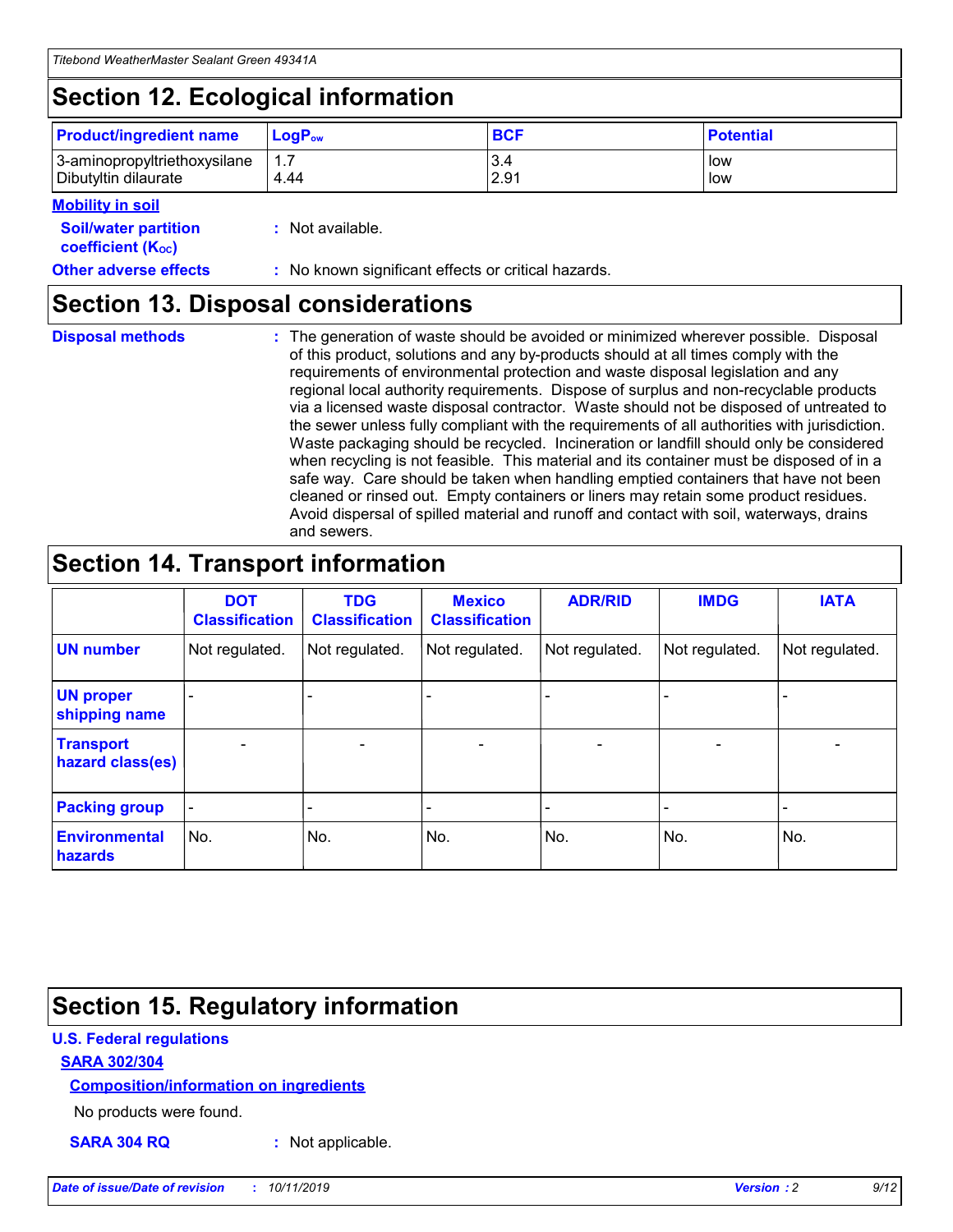## **Section 15. Regulatory information**

#### **SARA 311/312**

**Classification :** EYE IRRITATION - Category 2B SKIN SENSITIZATION - Category 1 TOXIC TO REPRODUCTION (Fertility) - Category 1B TOXIC TO REPRODUCTION (Unborn child) - Category 1B

#### **Composition/information on ingredients**

| <b>Name</b>                              | $\frac{9}{6}$ | <b>Classification</b>                                                                                            |
|------------------------------------------|---------------|------------------------------------------------------------------------------------------------------------------|
| $\leq$ 3<br>3-aminopropyltriethoxysilane |               | <b>FLAMMABLE LIQUIDS - Category 4</b><br><b>ACUTE TOXICITY (oral) - Category 4</b>                               |
|                                          |               | SKIN IRRITATION - Category 2<br>EYE IRRITATION - Category 2A                                                     |
| Dibutyltin dilaurate                     | ≤0.3          | ACUTE TOXICITY (oral) - Category 3<br>SKIN CORROSION - Category 1C                                               |
|                                          |               | SERIOUS EYE DAMAGE - Category 1<br>SKIN SENSITIZATION - Category 1<br><b>GERM CELL MUTAGENICITY - Category 2</b> |
|                                          |               | TOXIC TO REPRODUCTION (Fertility) - Category 1B<br>TOXIC TO REPRODUCTION (Unborn child) - Category 1B            |
|                                          |               | SPECIFIC TARGET ORGAN TOXICITY (REPEATED<br>EXPOSURE) (respiratory system) - Category 1                          |

#### **State regulations**

| <b>Massachusetts</b> | : None of the components are listed. |
|----------------------|--------------------------------------|
| <b>New York</b>      | : None of the components are listed. |
| <b>New Jersey</b>    | : None of the components are listed. |
| <b>Pennsylvania</b>  | : None of the components are listed. |

#### **California Prop. 65**

**A** WARNING: This product can expose you to methanol, which is known to the State of California to cause birth defects or other reproductive harm. For more information go to www.P65Warnings.ca.gov.

| <b>Ingredient name</b> | No significant risk Maximum<br>level | acceptable dosage<br>level |
|------------------------|--------------------------------------|----------------------------|
| methanol               |                                      | Yes.                       |

#### **International regulations**

**Chemical Weapon Convention List Schedules I, II & III Chemicals** Not listed.

#### **Montreal Protocol**

Not listed.

#### **Stockholm Convention on Persistent Organic Pollutants**

Not listed.

#### **UNECE Aarhus Protocol on POPs and Heavy Metals**

Not listed.

#### **Inventory list**

### **China :** All components are listed or exempted.

**United States TSCA 8(b) inventory :** All components are active or exempted.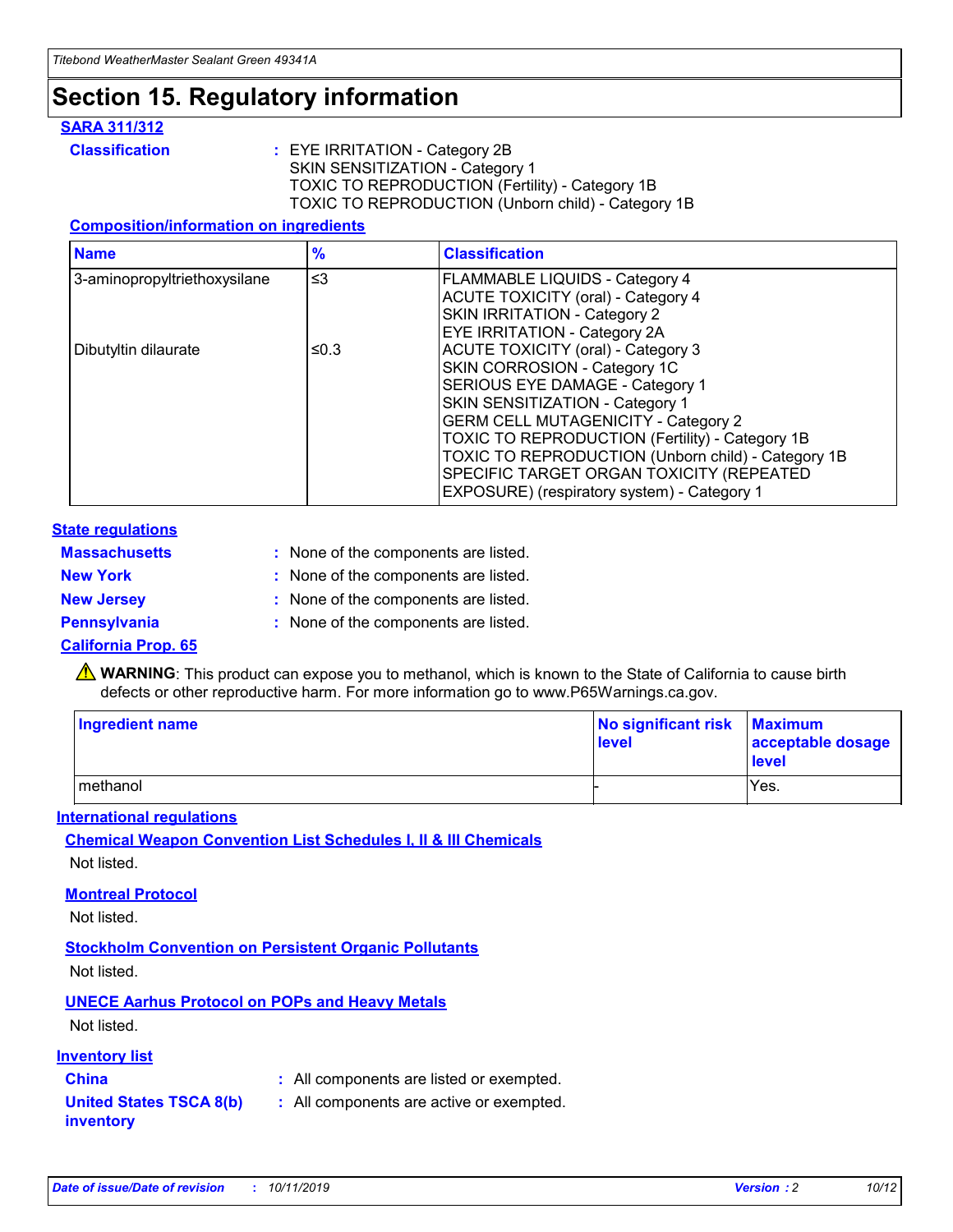## **Section 16. Other information**

**Hazardous Material Information System (U.S.A.)**



**Caution: HMIS® ratings are based on a 0-4 rating scale, with 0 representing minimal hazards or risks, and 4 representing significant hazards or risks. Although HMIS® ratings and the associated label are not required on SDSs or products leaving a facility under 29 CFR 1910.1200, the preparer may choose to provide them. HMIS® ratings are to be used with a fully implemented HMIS® program. HMIS® is a registered trademark and service mark of the American Coatings Association, Inc.**

**The customer is responsible for determining the PPE code for this material. For more information on HMIS® Personal Protective Equipment (PPE) codes, consult the HMIS® Implementation Manual.**

#### **National Fire Protection Association (U.S.A.)**



**Reprinted with permission from NFPA 704-2001, Identification of the Hazards of Materials for Emergency Response Copyright ©1997, National Fire Protection Association, Quincy, MA 02269. This reprinted material is not the complete and official position of the National Fire Protection Association, on the referenced subject which is represented only by the standard in its entirety.**

**Copyright ©2001, National Fire Protection Association, Quincy, MA 02269. This warning system is intended to be interpreted and applied only by properly trained individuals to identify fire, health and reactivity hazards of chemicals. The user is referred to certain limited number of chemicals with recommended classifications in NFPA 49 and NFPA 325, which would be used as a guideline only. Whether the chemicals are classified by NFPA or not, anyone using the 704 systems to classify chemicals does so at their own risk.**

#### **Procedure used to derive the classification**

| <b>Classification</b>                                                                                                                                                    |                                                                                                                                                                                                                                                                                                                                                                                                                                                                                                                                                               | <b>Justification</b>                                                     |
|--------------------------------------------------------------------------------------------------------------------------------------------------------------------------|---------------------------------------------------------------------------------------------------------------------------------------------------------------------------------------------------------------------------------------------------------------------------------------------------------------------------------------------------------------------------------------------------------------------------------------------------------------------------------------------------------------------------------------------------------------|--------------------------------------------------------------------------|
| EYE IRRITATION - Category 2B<br>SKIN SENSITIZATION - Category 1<br>TOXIC TO REPRODUCTION (Fertility) - Category 1B<br>TOXIC TO REPRODUCTION (Unborn child) - Category 1B |                                                                                                                                                                                                                                                                                                                                                                                                                                                                                                                                                               | Expert judgment<br>Expert judgment<br>Expert judgment<br>Expert judgment |
| <b>History</b>                                                                                                                                                           |                                                                                                                                                                                                                                                                                                                                                                                                                                                                                                                                                               |                                                                          |
| <b>Date of printing</b>                                                                                                                                                  | : 4/22/2022                                                                                                                                                                                                                                                                                                                                                                                                                                                                                                                                                   |                                                                          |
| Date of issue/Date of<br>revision                                                                                                                                        | : 10/11/2019                                                                                                                                                                                                                                                                                                                                                                                                                                                                                                                                                  |                                                                          |
| Date of previous issue                                                                                                                                                   | : 10/16/2020                                                                                                                                                                                                                                                                                                                                                                                                                                                                                                                                                  |                                                                          |
| <b>Version</b>                                                                                                                                                           | $\therefore$ 2                                                                                                                                                                                                                                                                                                                                                                                                                                                                                                                                                |                                                                          |
| <b>Key to abbreviations</b>                                                                                                                                              | $:$ ATE = Acute Toxicity Estimate<br><b>BCF</b> = Bioconcentration Factor<br>GHS = Globally Harmonized System of Classification and Labelling of Chemicals<br>IATA = International Air Transport Association<br>IBC = Intermediate Bulk Container<br><b>IMDG = International Maritime Dangerous Goods</b><br>LogPow = logarithm of the octanol/water partition coefficient<br>MARPOL = International Convention for the Prevention of Pollution From Ships, 1973<br>as modified by the Protocol of 1978. ("Marpol" = marine pollution)<br>UN = United Nations |                                                                          |